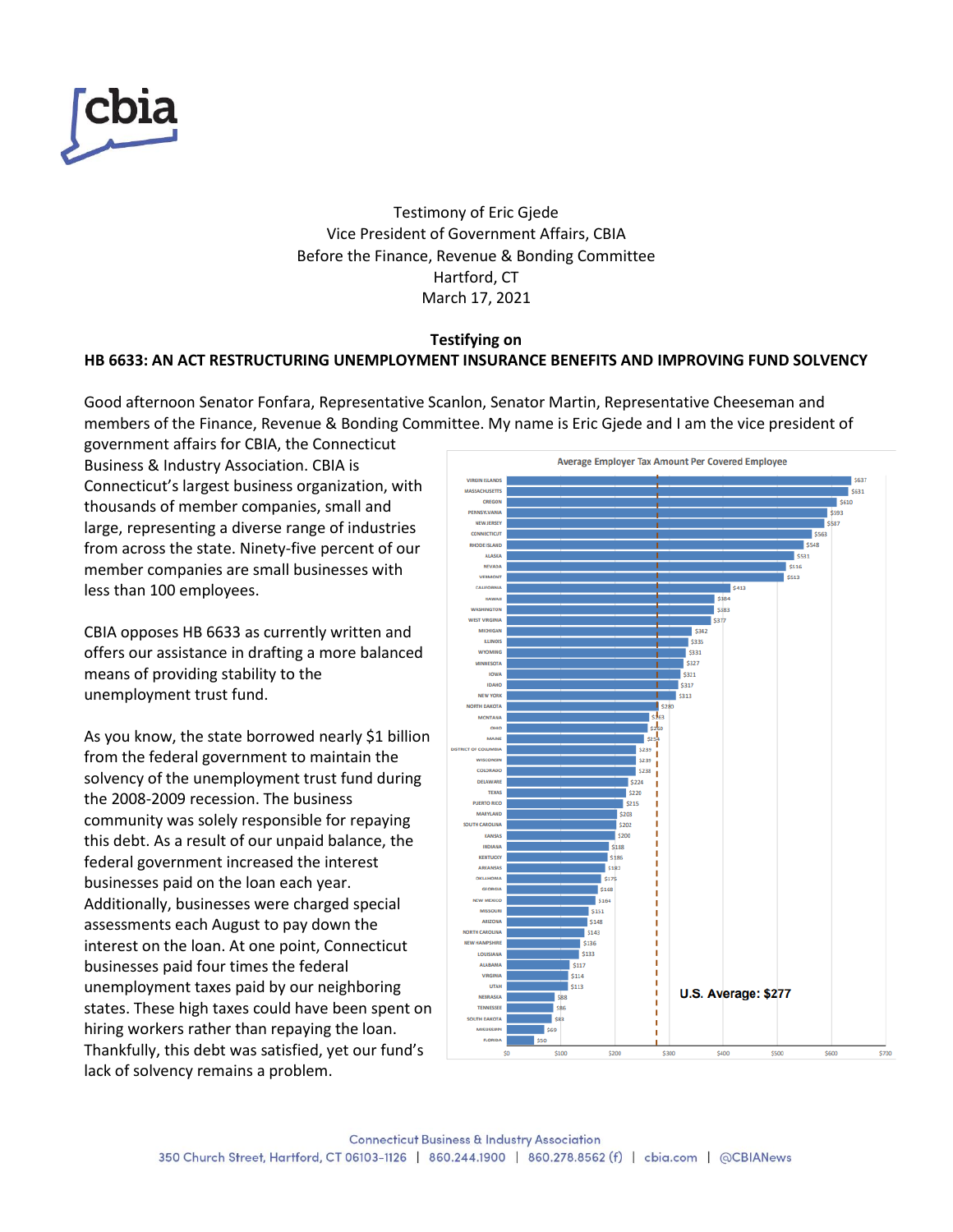Unfortunately, we find ourselves back in these circumstances due to the economic hardships and business closures caused by the pandemic.

The business community has been advocating for measures to return solvency to the unemployment trust fund for last decade. States have a lot of discretion in setting their unemployment tax rate (which is charged in addition to the federal tax) and under what criteria the benefits are paid out. Our neighboring states take in virtually identical, and in most cases less, state unemployment taxes as Connecticut. Despite collecting the same amount of revenue, they have historically been able to achieve fund solvency and retire federal debt far more quickly than Connecticut. The reason is that they have adopted unemployment benefit reforms to curtail waste and abuse that Connecticut has long refused to adopt that has helped preserve their fund for workers. While we firmly believe the reason for the fund's insolvency is the failure on the part of the labor department and

policymakers to support meaningful benefit reforms rather than always revert to tax increases, we have been open to reasonable compromise.

HB 6633 is not reasonable in our view. This proposal would increase the taxable wage base from \$15,000 to over \$70,000, then call for yearly indexed increases to the wage base thereafter. Not only would this make Connecticut have the highest taxable wage base in the nation, but it also maintains some of the least stringent criteria for benefit payouts.

It is important to remember the unemployment trust fund is exclusively funded by the business community. In fact, in an unprecedented move, the state

| ivency is the failure on the part of the labor department and |             |               |          |                        |          |              |               |
|---------------------------------------------------------------|-------------|---------------|----------|------------------------|----------|--------------|---------------|
| Taxable Wage Bases of Neighboring States 1993-2020            |             |               |          |                        |          |              |               |
| Year:                                                         | Connecticut | Massachusetts |          | New York Rhode Island* | Vermont  | <b>Maine</b> | New Hampshire |
| 2020                                                          | \$15,000    | \$15,000      | \$11,600 | \$24,000               | \$16,100 | \$12,000     | \$14,000      |
| 2019                                                          | \$15,000    | \$15,000      | \$11,400 | \$23,601               | \$15,600 | \$12,000     | \$14,000      |
| 2018                                                          | \$15,000    | \$15,000      | \$11,100 | \$23,000               | \$17,600 | \$12,000     | \$14,000      |
| 2017                                                          | \$15,000    | \$15,000      |          |                        |          | \$12,000     | \$14,000      |
| 2016                                                          | \$15,000    | \$15,000      | \$10,700 | \$22,000               | \$16,800 | \$12,000     | \$14,000      |
| 2015                                                          | \$15,000    | \$15,000      | \$10,500 | \$21,200               | \$16,400 | \$12,000     | \$14,000      |
| 2014                                                          | \$15,000    | \$14,000      | \$10,500 | \$20,600               | \$16,000 | \$12,000     | \$14,000      |
| 2013                                                          | \$15,000    | \$14,000      | \$8,500  | \$20,200               | \$16,000 | \$12,000     | \$14,000      |
| 2012                                                          | \$15,000    | \$14,000      | \$8,500  | \$19,600               | \$16,000 | \$12,000     | \$14,000      |
| 2011                                                          | \$15,000    | \$14,000      | \$8,500  | \$19,000               | \$13,000 | \$12,000     | \$12,000      |
| 2010                                                          | \$15,000    | \$14,000      | \$8,500  | \$19,000               | \$10,000 | \$12,000     | \$10,000      |
| 2009                                                          | \$15,000    | \$14,000      | \$8,500  | \$18,000               | \$8,000  | \$12,000     | \$8,000       |
| 2008                                                          | \$15,000    | \$14,000      | \$8,500  | \$14,000               | \$8,000  | \$12,000     | \$8,000       |
| 2007                                                          | \$15,000    | \$14,000      | \$8,500  | \$14,000               | \$8,000  | \$12,000     | \$8,000       |
| 2006                                                          | \$15,000    | \$14,000      | \$8,500  | \$16,000               | \$8,000  | \$12,000     | \$8,000       |
| 2005                                                          | \$15,000    | \$14,000      | \$8,500  | \$16,000               | \$8,000  | \$12,000     | \$8,000       |
| 2004                                                          | \$15,000    | \$14,000      | \$8,500  | \$14,000               | \$8,000  | \$12,000     | \$8,000       |
| 2003                                                          | \$15,000    | \$10,800      | \$8,500  | \$12,000               | \$8,000  | \$12,000     | \$8,000       |
| 2002                                                          | \$15,000    | \$10,800      | \$8,500  | \$12,000               | \$8,000  | \$12,000     | \$8,000       |
| 2001                                                          | \$15,000    | \$10,800      | \$8,500  | \$12,000               | \$8,000  | \$12,000     | \$8,000       |
| 2000                                                          | \$15,000    | \$10,800      | \$8,500  | \$12,000               | \$8,000  | \$12,000     | \$8,000       |
| 1999                                                          | \$15,000    | \$10,800      | \$8,500  | \$14,000               | \$8,000  | \$7,000      | \$8,000       |
| 1998                                                          | \$13,000    | \$10,800      | \$7,000  | \$18,200               | \$8,000  | \$7,000      | \$8,000       |
| 1997                                                          | \$12,000    | \$10,800      | \$7,000  | \$17,600               | \$8,000  | \$7,000      | \$8,000       |
| 1996                                                          | \$11,000    | \$10,800      | \$7,000  | \$17,000               | \$8,000  | \$7,000      | \$8,000       |
| 1995                                                          | \$9,000     | \$10,800      | \$7,000  | \$16,800               | \$8,000  | \$7,000      | \$8,000       |
| 1994                                                          | \$9,000     | \$10,800      | \$7,000  | \$16,400               | \$8,000  | \$7,000      | \$8,000       |
| 1993                                                          | \$7,100     |               | \$7,000  |                        |          | \$7,000      |               |

recently tapped into this fund to provide unearned additional funds for individuals so they could qualify for federal supplemental benefits. This fund has never been used in the past by lawmakers to fund policy objectives.

History has repeatedly shown us that we cannot tax our way out of deficits. Efforts in the past have resulted in reduced economic activity and growth in the state. The business community is very interested in ensuring this fund is solvent for future workers while simultaneously being concerned about the burden of more new business taxes.

We would be remiss if we did not recognize that HB 6633 makes rate adjustments to better distribute the tax burden of the fund. Further, there are minimal benefit reforms that are appreciated, but not on par with the long-term implications of the proposed tax increase. For example, HB 6633: